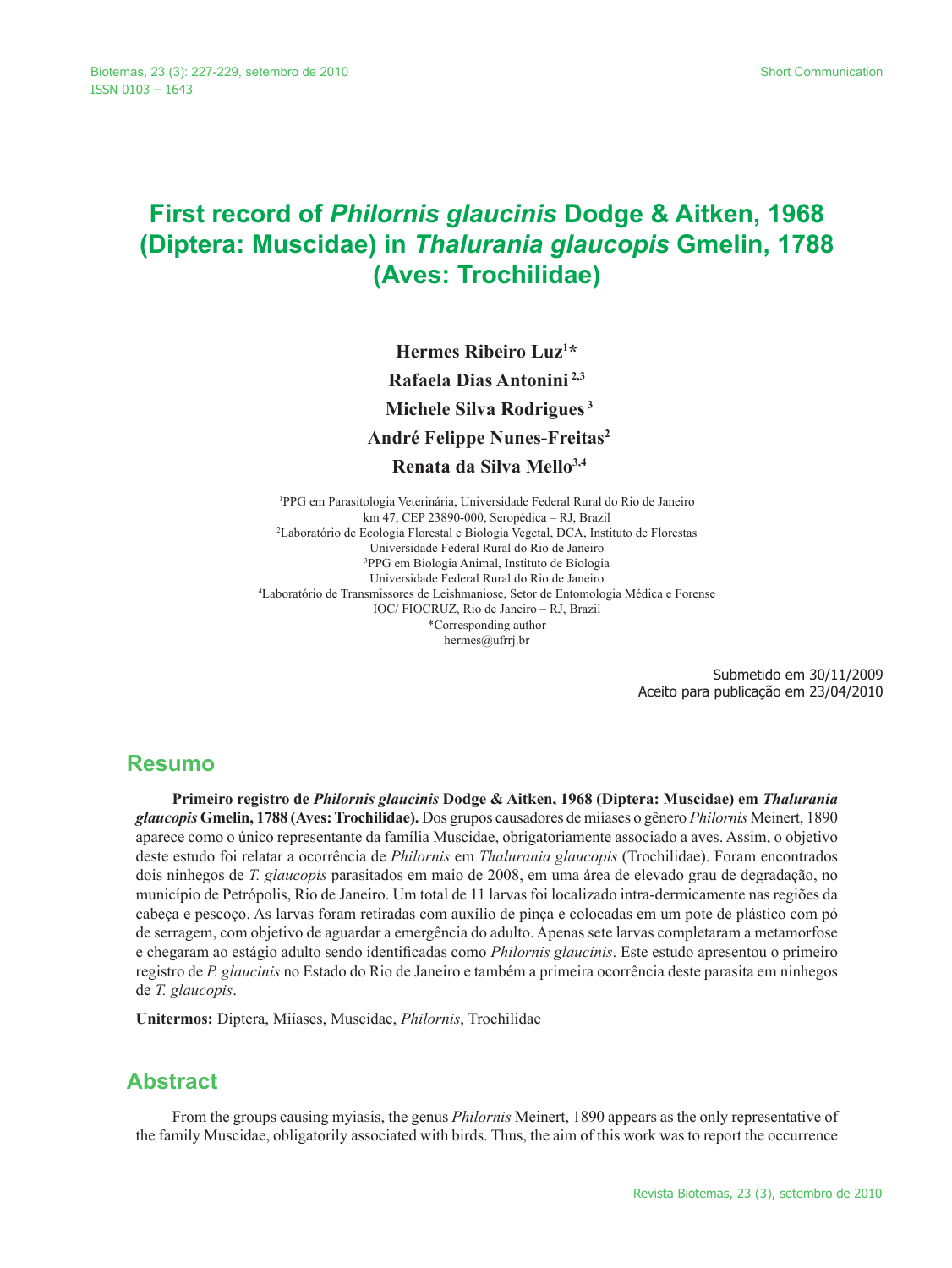of *Philornis* in *Thalurania glaucopis* (Trochilidae). Two parasitized nestlings of *T. glaucopis* were encountered in May of 2008, in an area with a high degree of degradation in the municipal district of Petrópolis, Rio de Janeiro. A total of 11 larvae were located intradermically in the regions of the head and neck. The larvae were removed using tweezers and placed in a plastic container with sawdust, in order to await the emergence of the adult. Only seven larvae completed metamorphosis and reached the adult stage, being identified as *Philornis glaucinis*. This study presented the first record of *P. glaucinis* in the state of Rio de Janeiro and also the first occurrence of this parasite in nestlings of *T. glaucopis*.

**Key words:** Diptera, Muscidae, Myiasis *Philornis*, Trochilidae

## **Introduction**

The genus *Philornis* Meinert, 1890 (Diptera, Muscidae) is predominantly Neotropical. Within groups causing myiasis, this genus appears as the only representative of the family Muscidae, obligatorily associated with birds. The adults pertaining to the genus *Philornis* behave like the majority of the non-parasite muscids, and they can also be captured in decomposing organic matter, flowers, and other substrates. The larvae can live intradermically or in the nests (Couri, 1985). Thus, the larvae of *Philornis* may present three types of association with birds: coprophagous or semihematophagous, free in nests and hematophagous, or as subcutaneous endoparasites (Couri, 1999).

Pont (1972) catalogued 32 species of *Philornis* in the Neotropical Region, to which 14 were added by Couri (1983a; 1983b). The genus currently includes 50 described species, 39 of which are found in Brazil (Carvalho, 2002). This work aimed to study the parasitic association between *Philornis* larvae and birds.

Two parasitized nestlings of *Thalurania glaucopis* (Gmelin, 1788) (Aves: Trochilidae) were encountered in May 2008 in the district of Posse, municipal district of Petrópolis (RJ), in an area located 33.5km away from the Piabanha river's confluence with the river Paraíba do Sul, between the coordinates 22º17'08.57" and 22º16'17.95"S and 43º06'42.37" and 43º05'07.41"O. The area presents heterogeneous vegetation of 6.2ha and is characterized by a high degree of degradation, with large areas of abandoned pasture and scrub vegetation. It is a fairly anthropogenically disturbed area, where residences existed previously, but have now been demolished.

The nestlings seemed to have ages between 12 and 16 days of life, approximately. The larvae were found in intradermal regions of the head and neck. A total of 11 larvae were collected using tweezers, and they were placed in a plastic container with sawdust in order to await the emergence of the adult. Only seven larvae completed metamorphosis and reached the adult stage. They were identified as *Philornis glaucinis* (Dodge and Aitken, 1968).

According to Couri and Carvalho (2005), the state of Rio de Janeiro has 10 described species belonging to the genus *Philornis*: *P. cinnamomina* (Stein 1918), *P. downsi* (Dodge and Aitken, 1968), *P. grandis* (Couri 1984), *P. insularis* (Couri 1983), *P. lopesi* (Couri 1983), *P. sabroskyi* (Albuquerque 1957), *P*. *setinervis* (Dodge 1963), *P. torquans* (Nielsen 1913), *P. univittata* (Dodge 1968) and *P. vulgaris* (Couri 1984). Couri and Carvalho (2005) described the parasitism of *Philornis* on nestlings of *T. glaucopis* in Rio de Janeiro, but did not mention the species of the parasite. Nevertheless, the authors, after examining morphologically the puparia found in their study, reported that the parasite was probably the species *P. insularis*.

In the table presented by Guimarães et al. (1983), only one species of bird host for *P. glaucinis* belonging to the family Trochilidae was registered: *Glaucis hirsutus* (Gmelin, 1788). Teixeira (1999) presented a list of nine families of birds parasitized by *P. Glaucinis* and included the Trochilidae family, which also included the species *Glaucis hirsutus* as host and added three species of Trochilidae, among them the genus *Thalurania* (but without mentioning the species).

Therefore, this current study was the first record of *P. glaucinis* for the State of Rio de Janeiro, and also the first occurrence of this species parasitizing nestlings of *T. glaucopis*.